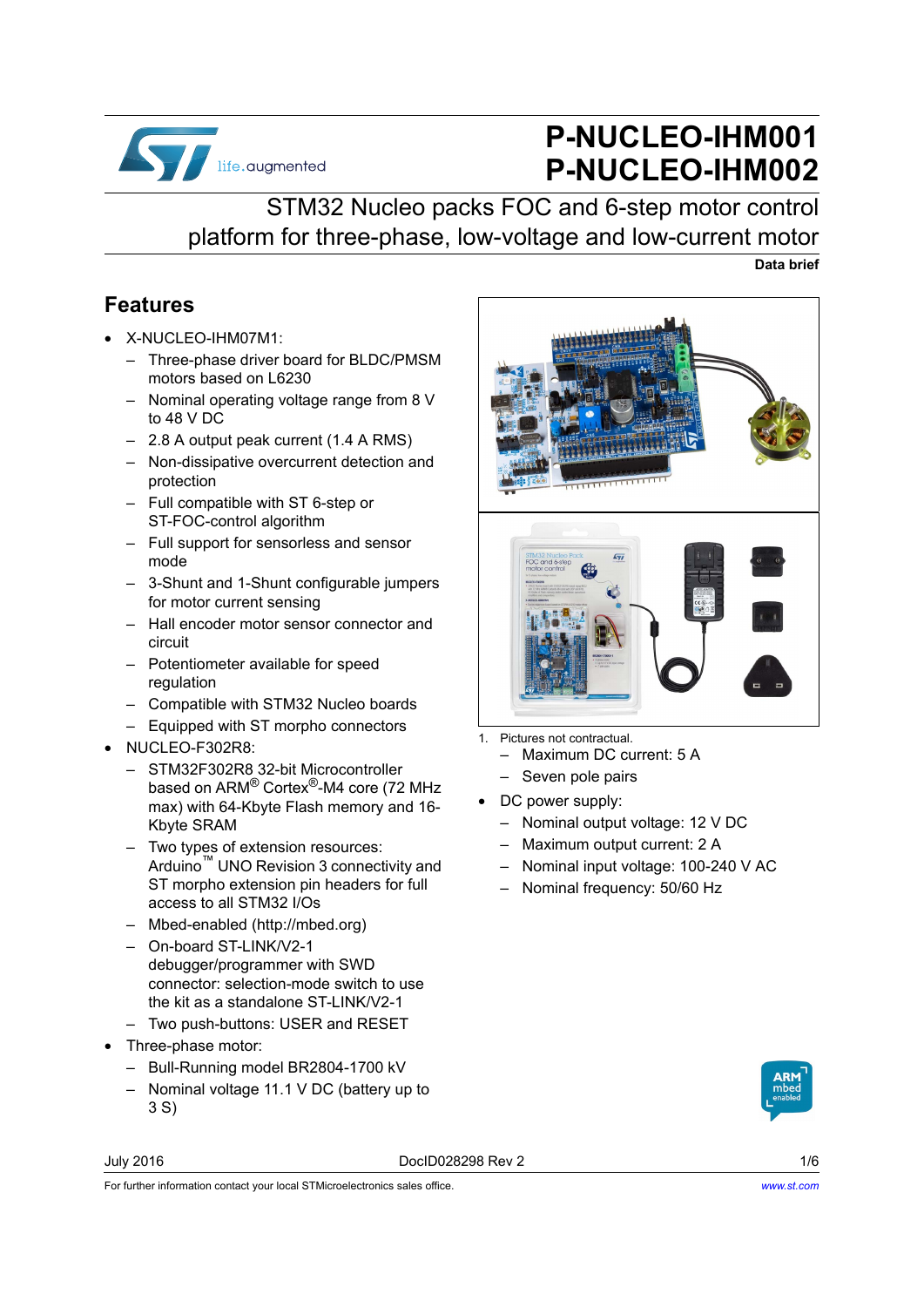### **1 Description**

The STM32 Nucleo pack P-NUCLEO-IHM001 is a kit composed of: the X-NUCLEO-IHM07M1 board, the NUCLEO-F302R8 board and the motor (refer to the first figure on the cover page).

The STM32 Nucleo pack P-NUCLEO-IHM002 is a kit composed of: the X-NUCLEO-IHM07M1 board, the NUCLEO-F302R8 board, the motor and the DC power supply (refer to both figures on the cover page).

This platform provides a motor control solution for three-phase, low-voltage and low-current DC brushless motor. It is based on the L6230 driver (belonging to STSPIN family) and on the STM32F302R8 MCU.

The L6230 driver is a DMOS fully integrated device for three-phase brushless PMSM motor, with integrated overcurrent and thermal protection.

The STM32F302R8 is a 32-bit microcontroller based on a high-performance ARM® Cortex®-M4 32-bit RISC core, with floating point unit (FPU), operating at a frequency of up to 72 MHz and embedding an advanced analog peripheral set.

The X-NUCLEO-IHM07M1 board is fully configurable and ready to support different closed loop control, FOC or 6-step, based on sensorless or sensor mode. It is compatible with three shunts or single shunt for current sense measuring.

The NUCLEO-F302R8 board provides an affordable and flexible way for users to try out new concepts and to build prototypes with STM32 MCU. It does not require any separate probe as it integrates the ST-LINK/V2-1 debugger and programmer.

Only for the P-NUCLEO-IHM002 pack the included power supply unit provides the appropriate power.

### <span id="page-1-0"></span>**2 System architecture of the STM32 Nucleo packs**

The P-NUCLEO-IHM001 pack is composed of three main blocks (see *[Figure 1](#page-2-0)*):

- Control block: NUCLEO-F302R8 MCU board
- Power block: X-NUCLEO-IHM07M1
- PMSM motor: Bull-Running BR2804-1700 kV

The P-NUCLEO-IHM002 pack is composed of four main blocks (see *[Figure 2](#page-2-1)*):

- Control block: NUCLEO-F302R8 MCU board
- Power block: X-NUCLEO-IHM07M1
- PMSM motor: Bull-Running BR2804-1700 kV
- Power supply unit (12 V, 2 A)

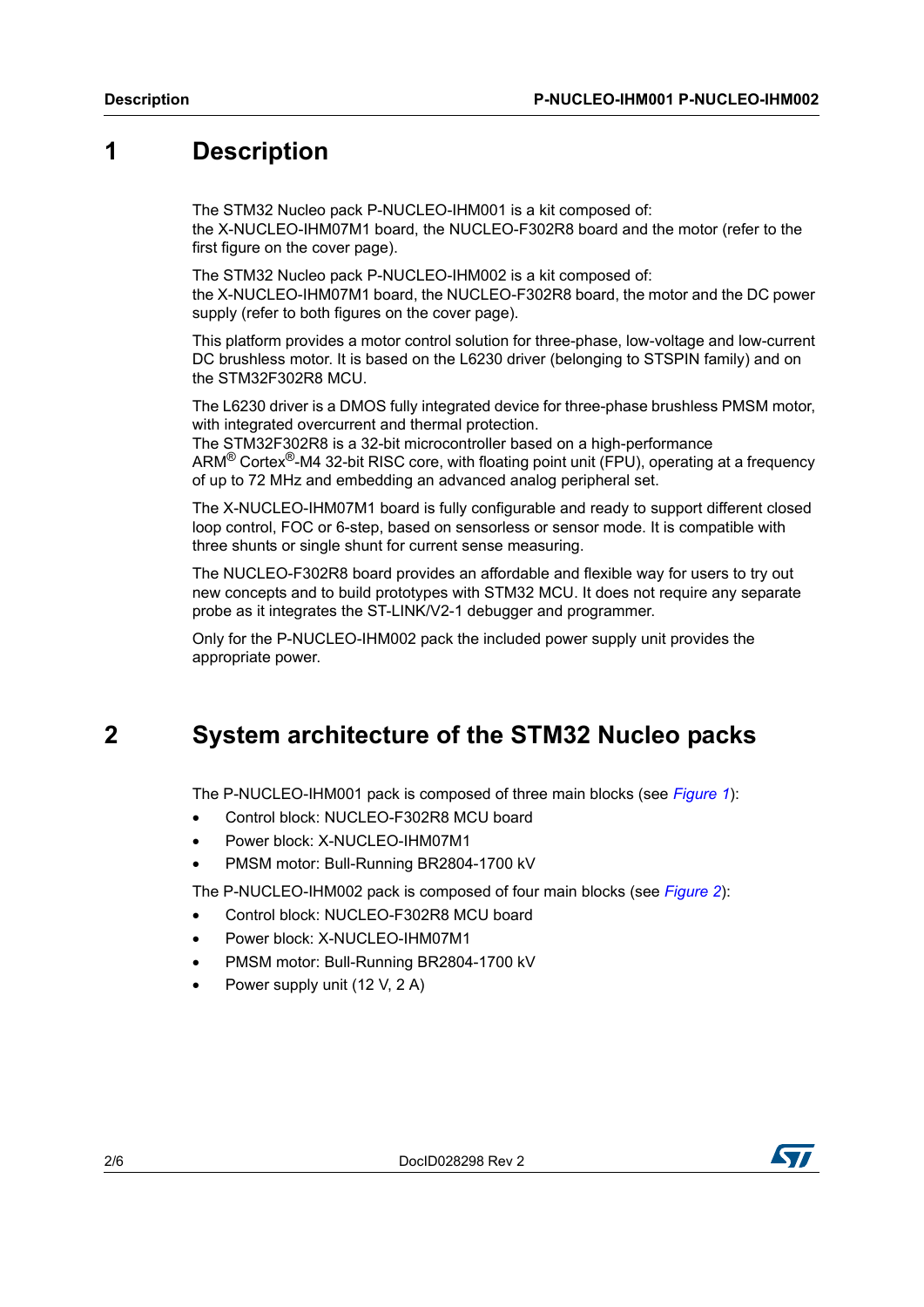<span id="page-2-0"></span>

**Figure 1. P-NUCLEO-IHM001 pack main blocks**

<span id="page-2-1"></span>**Figure 2. P-NUCLEO-IHM002 pack main blocks**



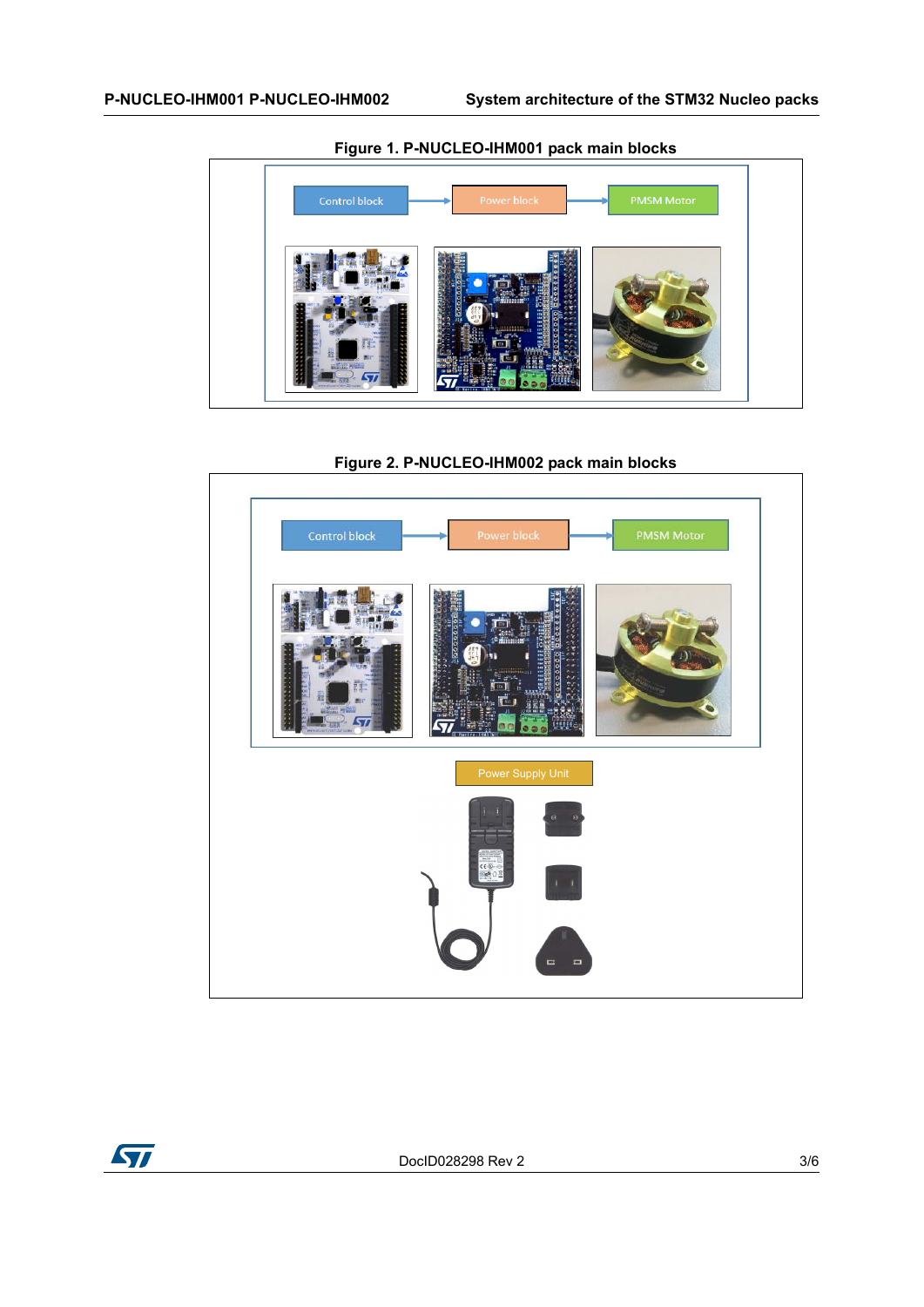# **3 Ordering information**

| <b>Table 1. Ordering information</b> |  |
|--------------------------------------|--|
|--------------------------------------|--|

| Order code      | Board                              | <b>DC Power Supply</b> |
|-----------------|------------------------------------|------------------------|
| P-NUCLEO-IHM001 | X-NUCLEO-IHM07M1,<br>NUCLEO-F302R8 | Not provided           |
| P-NUCLEO-IHM002 | X-NUCLEO-IHM07M1,<br>NUCLEO-F302R8 | Provided (12 V, 2 A)   |

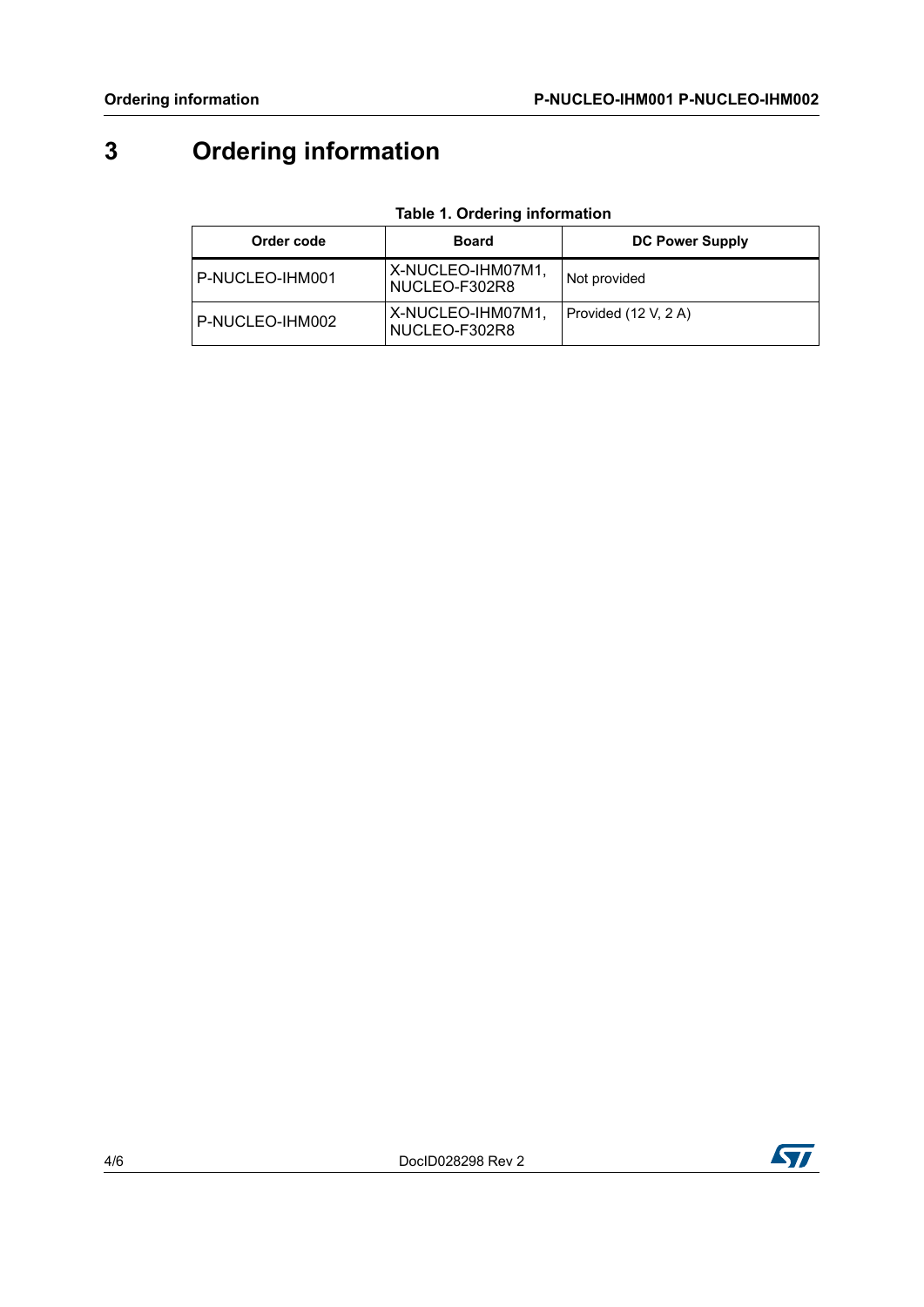## **4 Revision history**

| <b>Date</b> | <b>Revision</b> | Changes                                                                                                                                      |
|-------------|-----------------|----------------------------------------------------------------------------------------------------------------------------------------------|
| 09-Sep-2015 |                 | Initial release.                                                                                                                             |
| 22-Jul-2016 |                 | Updated Features and Section 2: System architecture of<br>the STM32 Nucleo packs to introduce the Nucleo pack<br>with the power supply unit. |

**Table 2. Document revision history**